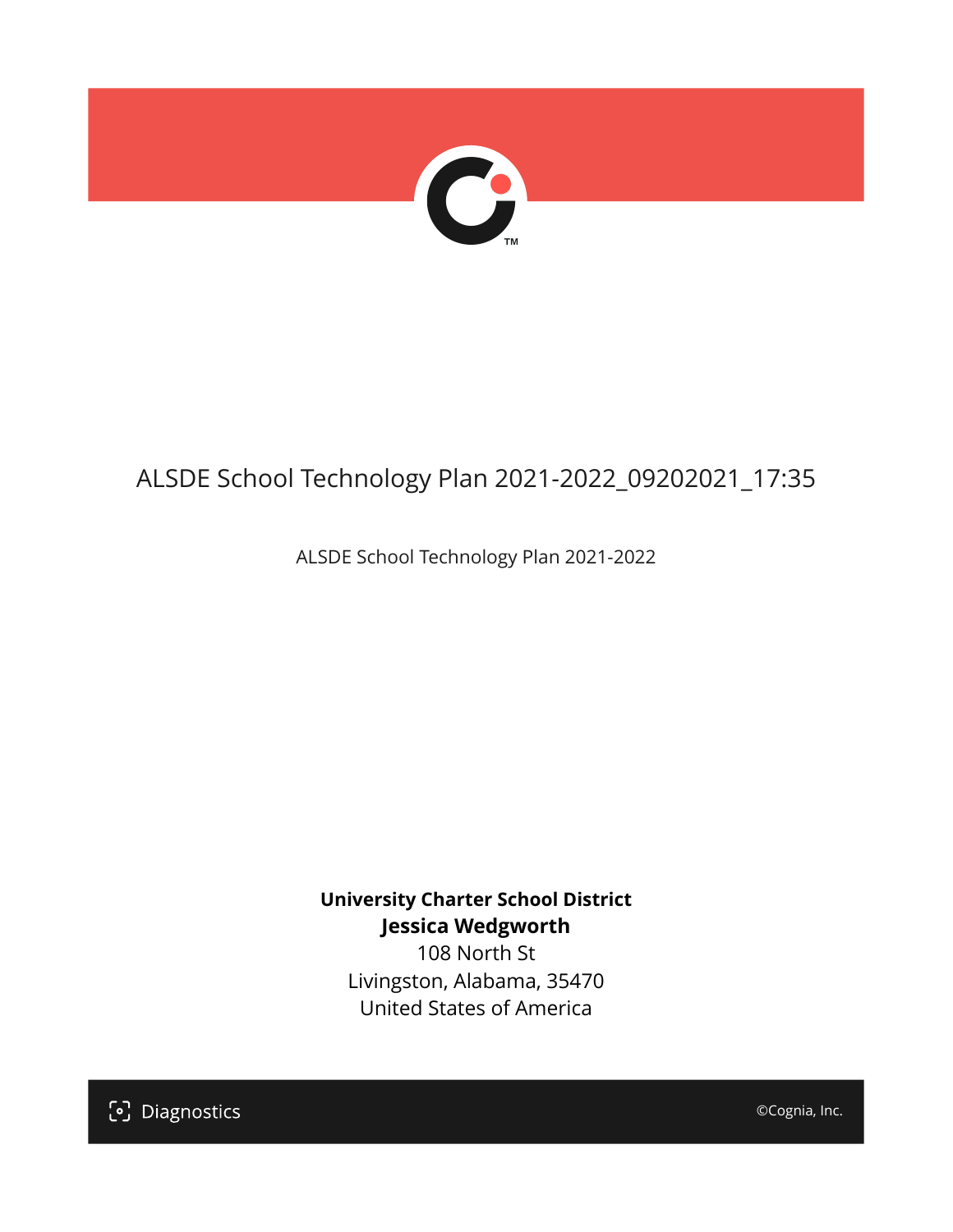### **Table of Contents**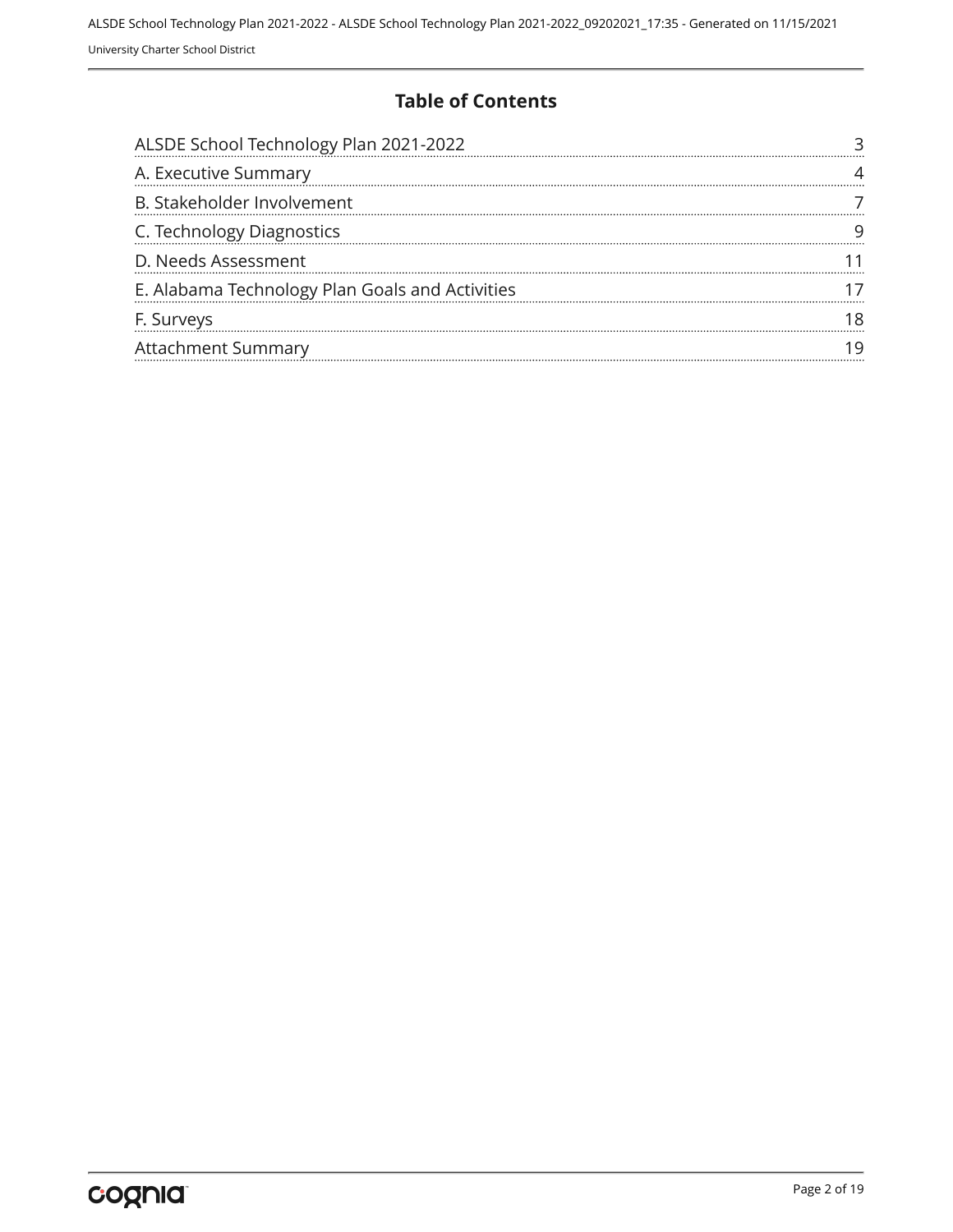University Charter School District

# <span id="page-2-0"></span>**ALSDE School Technology Plan 2021-2022**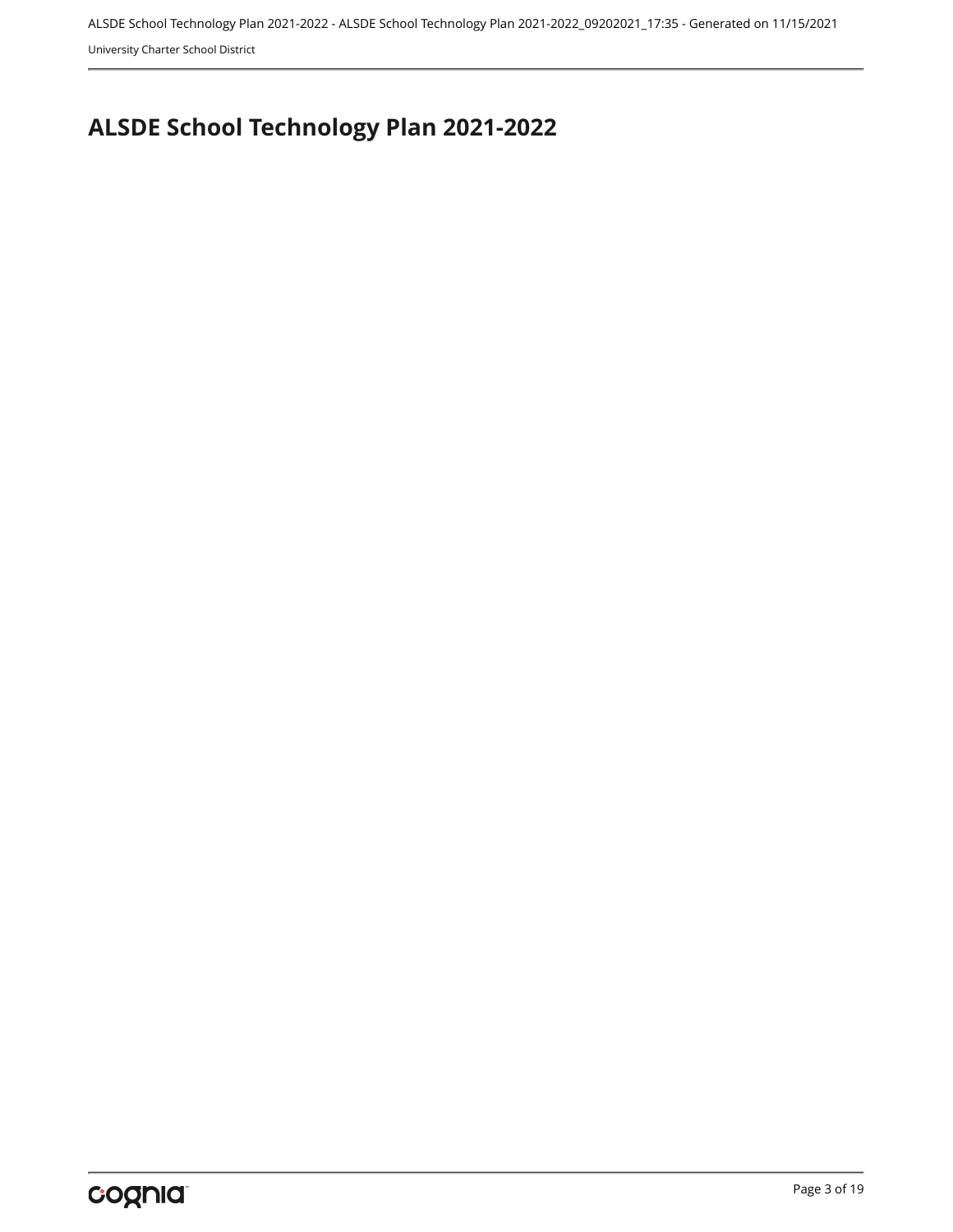## <span id="page-3-0"></span>**A. Executive Summary**

The Executive Summary provides Planners with an opportunity to describe in narrative form its purpose as well as strengths and challenges within the context of continuous improvement. Use the links below to navigate the Executive Summary and respond to the various questions. The responses should be brief, descriptive, and appropriate for the specific section. Ensure that all Key District Program staff work collaboratively to provide input into the District Executive Summary, and all School Staff provide input into the School Executive Summary.

It is recommended that the responses are written offline and then transferred into the following sections:

Description of the School District/School

1. Describe the size, community/communities, location, and changes experienced in the last three years. Include demographic information about the students, faculty/staff, and community at large. What unique opportunities and challenges are associated with the community/communities?

University Charter School is a rural public charter school in Livingston, Alabama in Sumter County. Enrollment for PreK-11 is at 587. University Charter School is the result of an innovative collaboration between the University of West Alabama, a rural, regional public institution of higher education, and the surrounding community. The University partnership brings to University Charter School relationships within the education and philanthropic communities and experience in the design, implementation, and support of staff trained in rural education. Our student demographics for PK-11 are as follows: 49% black, 47% white, 2% Asian, and 2% mixed; 283 Male and 304 Female; and 52.5% FRL. Sumter County, The rural community served by University Charter School, has been challenged by a lack of high quality and inclusive educational opportunities, high poverty and unemployment rates, depopulation, decreasing overall child well-being, and schools that serve a single race. University Charter School will be as unique as the histories, cultures, and landscapes of its constituents and will result in the development of a community-based school that defies categorization. University Charter School's goal is to REACH every child through 'Rethinking & Renewing Rural Education: Achieving Collaborative Heights,' the cycle of poverty and ill preparedness can be overturned. University Charter School's staff include highly-effective and highly-qualified teachers and leaders.

Notable Achievements and Areas of Improvement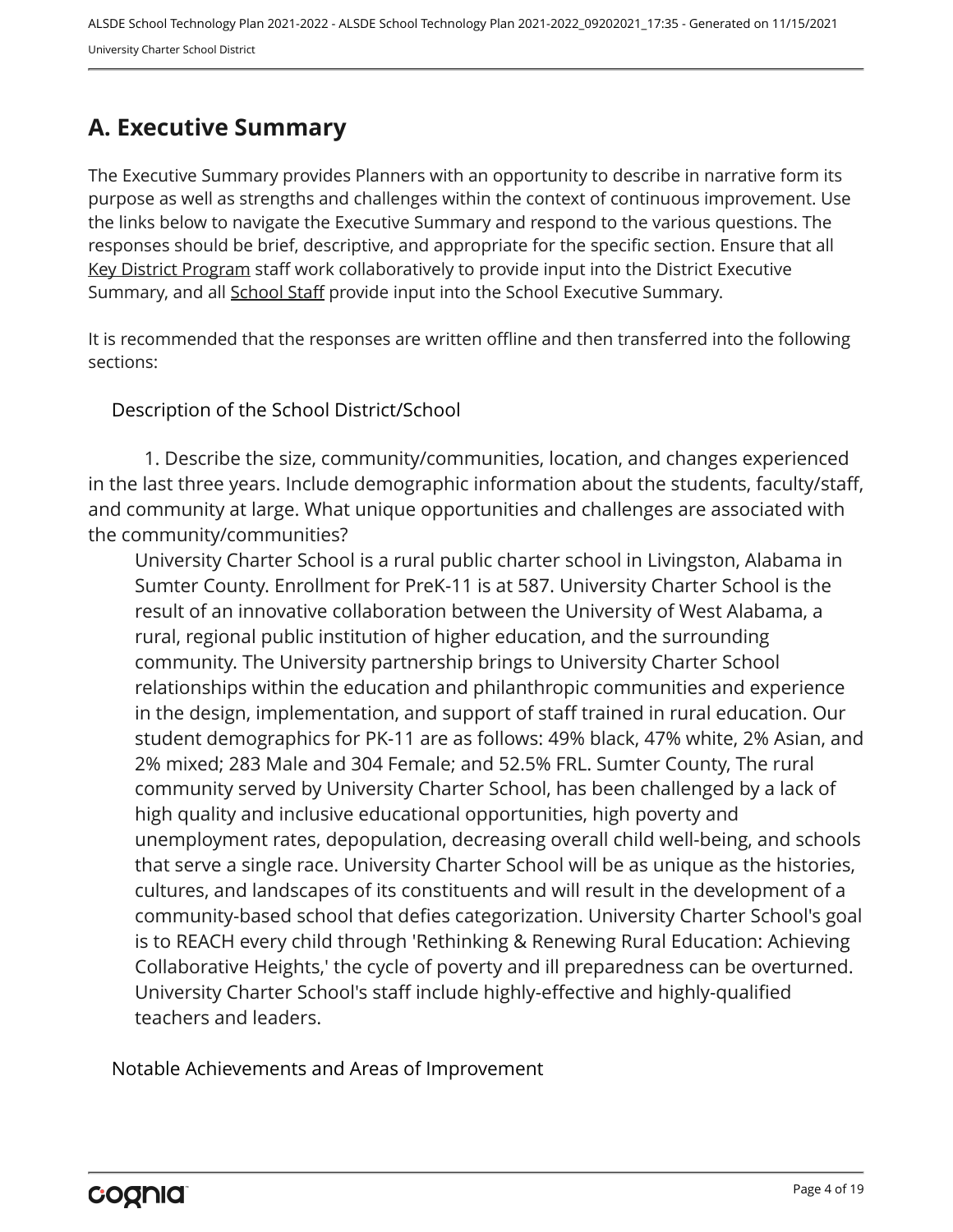2. Describe your notable student achievements and areas of improvement in the last three years. Additionally, describe broad areas for improvement that you will be striving to achieve in the next three years.

University Charter School (UCS) is in its fourth year of operation, however, data from the Spring 2021 administration of ACAP showed that UCS exceeded the state averages in ELA and science. UCS' comprehensive needs assessment highlighted various needs spanning different areas of the school experience. These needs will be categorized into three separate topics - student achievement, involvement/ engagement of stakeholders and the development of staff.

### District/School of Education Purpose

3. Provide the purpose statement and ancillary content through the mission, vision, and values/beliefs. Describe how the District/School of Education embodies its purpose through its program offerings, technology, and expectations for students.

• **Values and beliefs** are brief, numbered statements about what your highest aspirations are for your students, staff, faculty, community, state, nation, and world based upon what skills and dispositions you think students will need to be successful in life, school, and careers.

• The **vision statement** describes the "perfect" world stakeholders would see if the mission is achieved. It evokes excitement, paints a picture, and has the effect of encouraging others.

• The **mission statement** should be brief, describe how the vision will be realized, and contain essential resources you will need (people, time, funding, technology, facilities, etc.).

The vision of University Charter School is to become a collaborative rural model for producing adaptable learners that have a strong sense of place, mission, and rural identity who recognize the value of collaboration within a school, across a community, and between diverse rural regions. To achieve this vision, the mission of University Charter School is to be a rural, diverse K-12 school that cultivates independent thought, promotes the building of character and civic responsibility and is committed to preparing all students for personal and professional success through the discovery of individual learning pathways in a rigorous and integrated Science, Technology, Reading, Engineering, Arts, and Mathematics (STREAM) focused, project-based and place-based curriculum. University Charter School will be guided by three core values: compassion, integrity and perseverance. Focus on the infusion of these values will foster a safe and supportive school environment for all students and provide a common foundation on which to build positive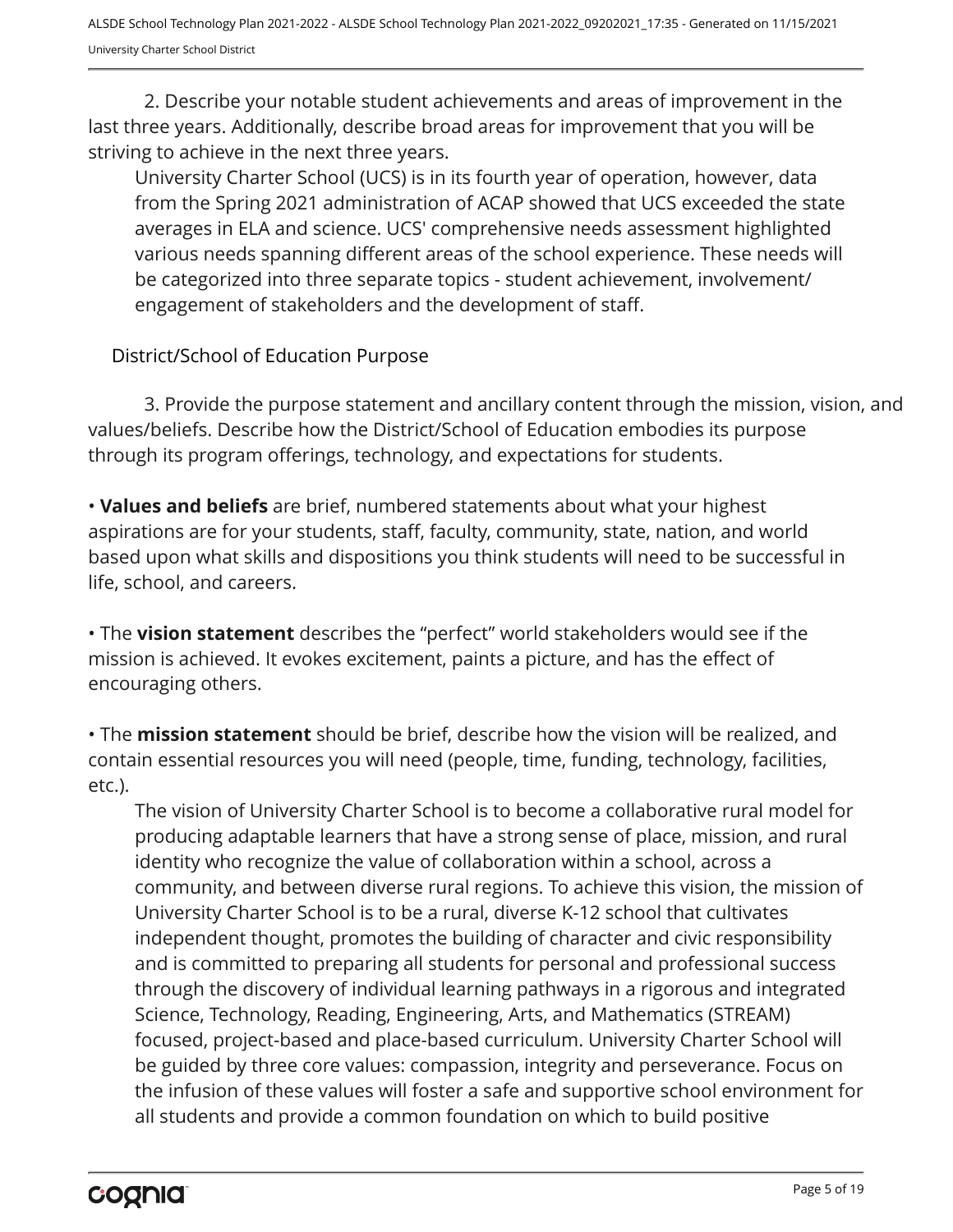relationships throughout the school. University Charter School has an innovative curriculum that allows students to demonstrate growth towards mastery in academic subjects and non-cognitive skills. University Charter School REACH curriculum is supported by a strong body of research-based evidence that supports demonstrated success for its described education program to prove successful student outcomes with the student population. The use of summative and formative assessment tools will allow for measurement of growth towards mastery. Four key components of the innovative curriculum that University Charter Schools offers are technology integration, personalized learning, STREAM place-based education, and faculty/staff professional development.

### Additional Information

4. Provide any additional information you would like to share that you were not prompted to complete in the previous sections.

The impact of University Charter School has the potential to be transformational for rural, Sumter County. Providing a high quality, innovative educational choice has the potential to improve the quality of life for the people of the region.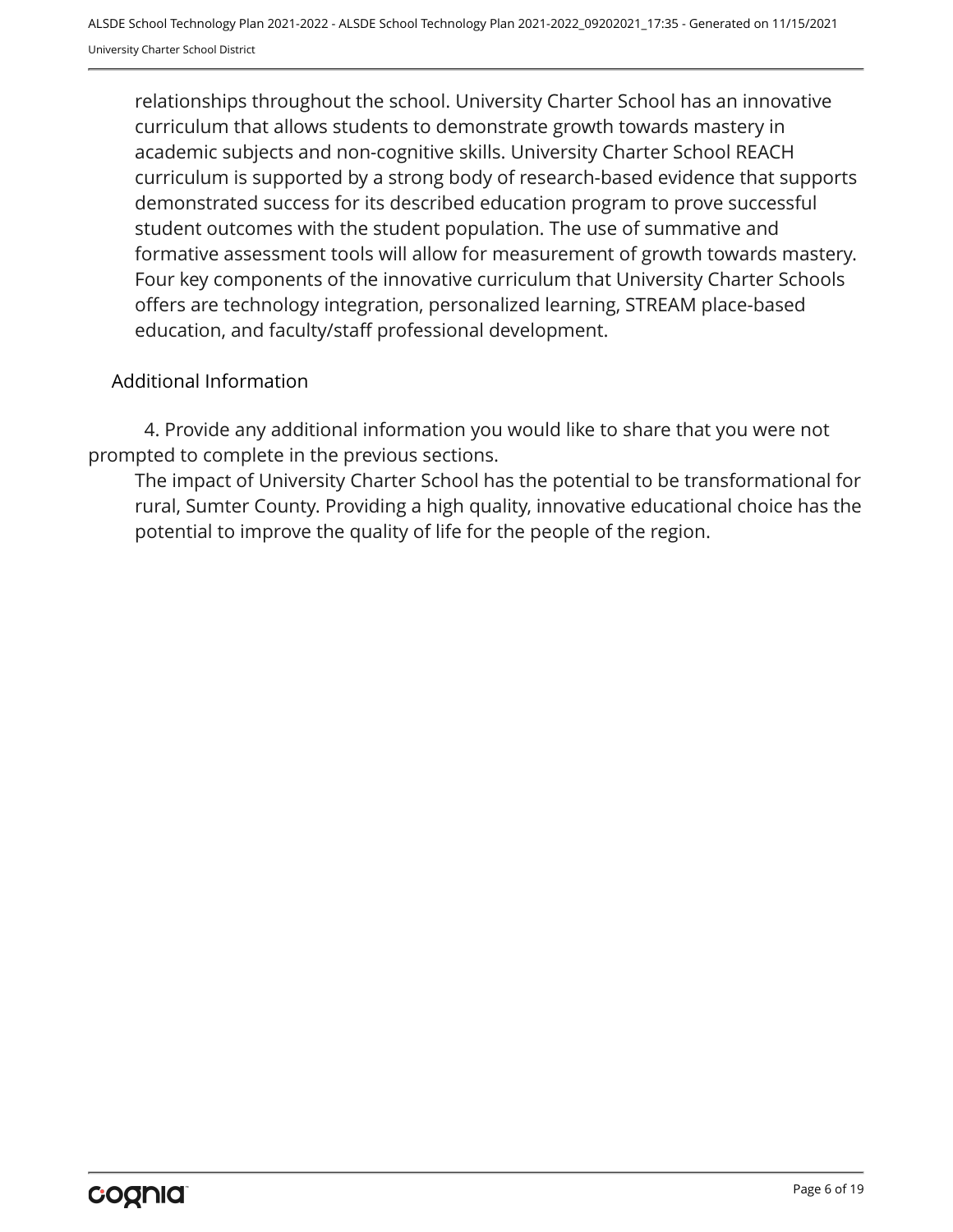## <span id="page-6-0"></span>**B. Stakeholder Involvement**

Stakeholders are all the people that the plan will impact directly and indirectly. The Stakeholders have vested, real interests in ensuring the highest quality educational experience for every student. They may be partners, employees, teachers/faculty/staff, board members, community members, parents, and, of course, students themselves (former, current, future).

The Overall Planning Team should be comprised of representative stakeholders who should be involved according to levels of expertise and closeness of impact. Involvement spans a range from an input/advisory capacity to writing/expert levels. For example, it is helpful to have a Core Writing Team comprised of key program experts responsible for creating the basic content for input by the Overall Planning Team. Subgroups may be formed according to levels of involvement. All should clearly understand their roles and expectations in the process and final plan produced.

1. Describe the process used to engage and solicit input from a variety of stakeholders in the development of the plan. Include information on how stakeholders were selected and informed of their roles, and how meetings were scheduled to accommodate various levels of input into the plan (For example, levels may range from the Core Writing Team to Advisory capacities.).

It is a priority at UCS to engage various stakeholders that include parents, businesses, community leaders, and other schools to maximize the potential benefit for all participants. While UCS is in its fourth year of operation, it is working to continue to develop and strengthen its relationships with the community. UCS is breaking ground November the 17th 2021 for a new school to house our 3rd through 12 grade students.

2. List the Team Members' names and their respective Job Positions being sure to include experts in each key program area. (Examples of program areas include Technology, Special Education, Curriculum and Instruction, Content Specialists, Leadership, Federal Programs, Career Technical, Project-Based Learning Specialists, etc.).

Ginger Lusty - Federal Programs; Lisa McHugh - Special Education; Matt Johnson - Curriculum; Meghan Dunn - Principal; Greg Hughey- Technology Coordinator: Meggin Mayben - Director of Communications

3. Explain how the final plan was/will be communicated to <u>all</u> stakeholders and the method and frequency in which stakeholders will receive information on the status of activities and progress during the year.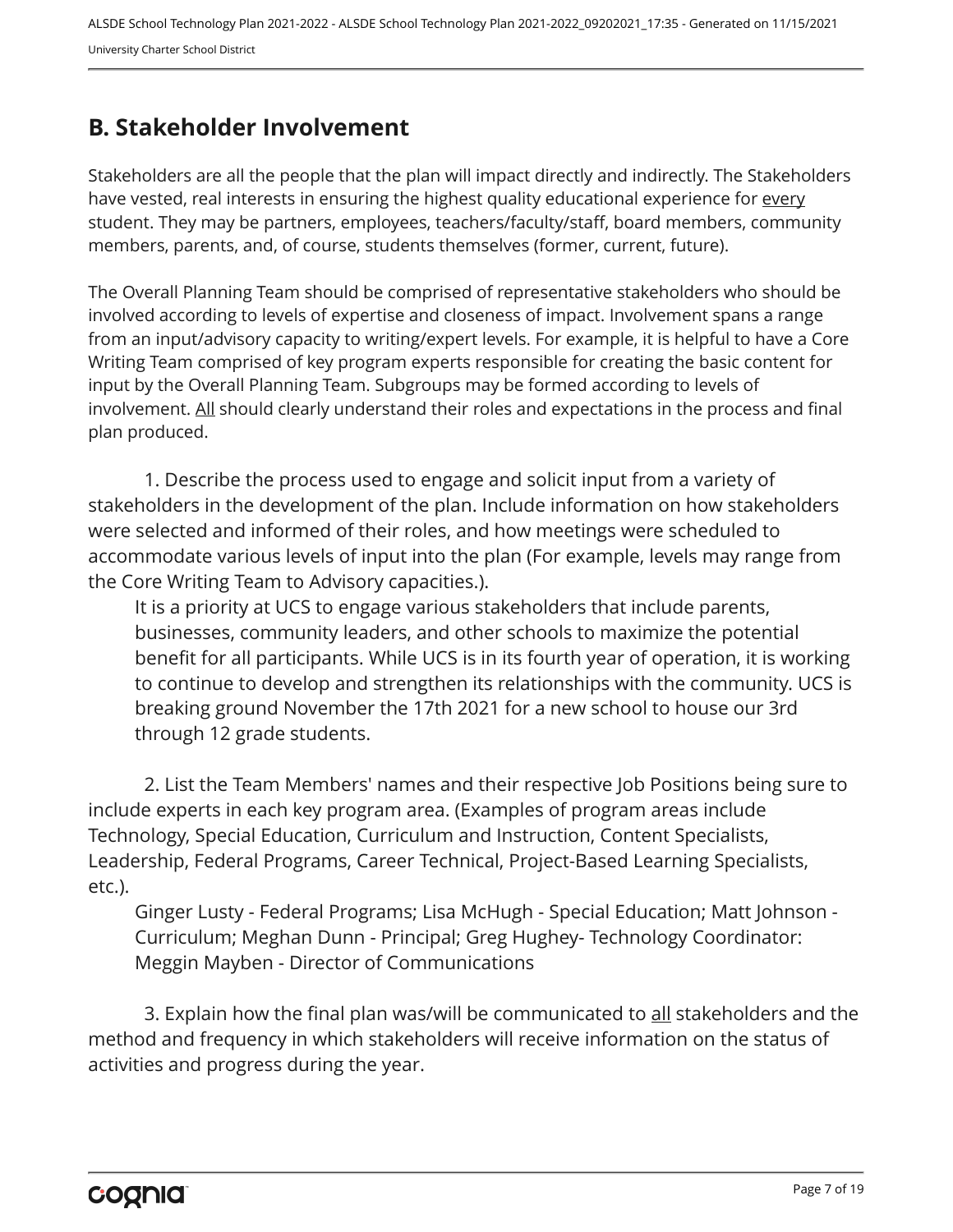A copy of the final plan will be placed on the UCS website. Stakeholders will received information on the status and progress during the year via email, Facebook and the website.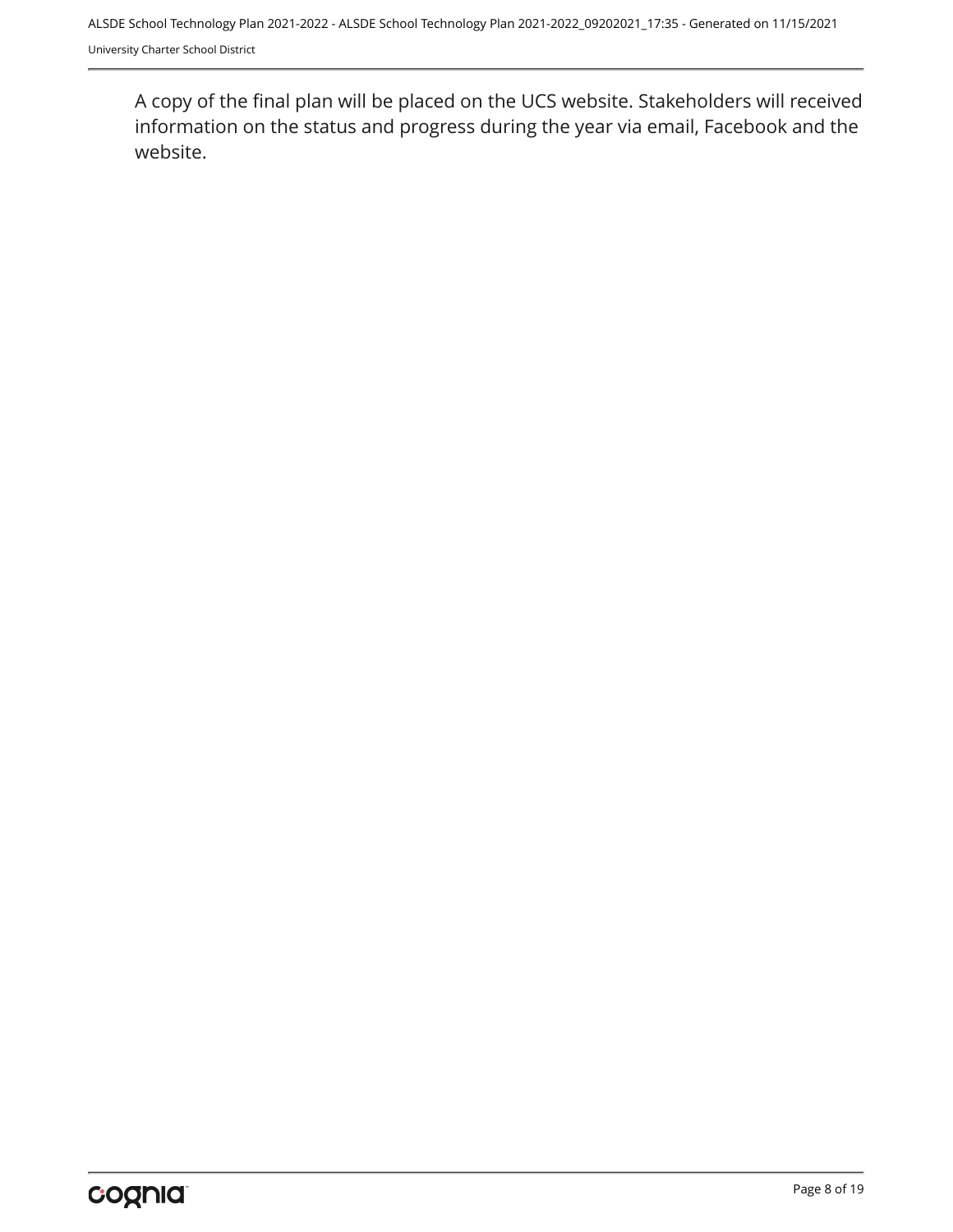# <span id="page-8-0"></span>**C. Technology Diagnostics**

Data Sources & Funding Sources

1. **Data Sources.** Select all sources of data used for planning. (Check all that apply) If Other selected, enter in comments.

- Board of Education Actions
- **Compliance Monitoring Reports**
- **Continuous Improvement Plan**
- **Discipline and Attendance Reports**
- Educate Alabama Data
- **End-of-Course Assessments**
- **Federal Government Regulations**
- **Formative Assessments**

Graduation Rates

#### ■ Inventory & Infrastructure Report - Fast and Easy Access to Network, and **Availability of Technology**

School of Education (SOE) Accreditation Reviews/Reports

#### **Principal Walk - Through Checklist**

Professional Learning Evaluations, Lesson Plans

SpeakUp Data

- **State Government Regulations**
- **Student Achievement Data**
- □ Technology Program Audit, Etc.

#### **Alabama Educator Technology Survey**

Other (enter in comments below)

#### **COMMENTS**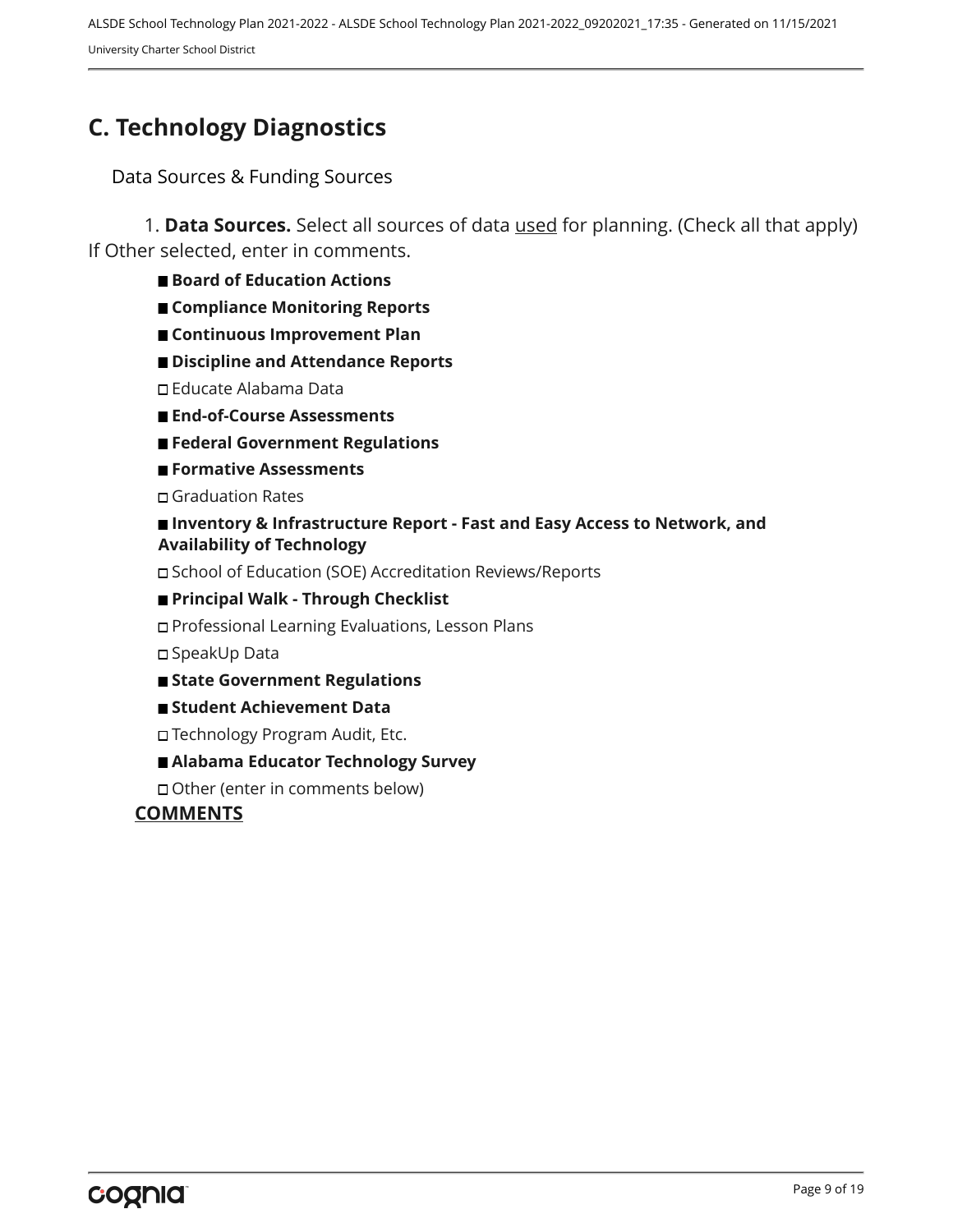ALSDE School Technology Plan 2021-2022 - ALSDE School Technology Plan 2021-2022\_09202021\_17:35 - Generated on 11/15/2021 University Charter School District

2. **Funding Sources.** Select the most probable Funding Sources for each activity. (Check all that apply).

If Other selected, enter in comments.

Annual Giving Fund

Booster Fund

Capital Improvement Fund

#### **Career Technical Funds**

#### **District Funds (Local Funds)**

Endowment/Memorial Fund

- Financial Aid
- General Fund
- Perkins
- Scholarship Fund
- School Council Funds
- State Funds
- Title I, Part A
- Title I, Part C
- Title I, School Improvement
- Title I, Schoolwide
- Title I, School Improvement Grant (SIG)
- Title II, Part A
- Title III
- Title IV, Part A
- Title IV, Part B
- USAC Technology
- No Funding Required
- **Other (enter in comments below)**

#### **COMMENTS**

CSP Federal Funds.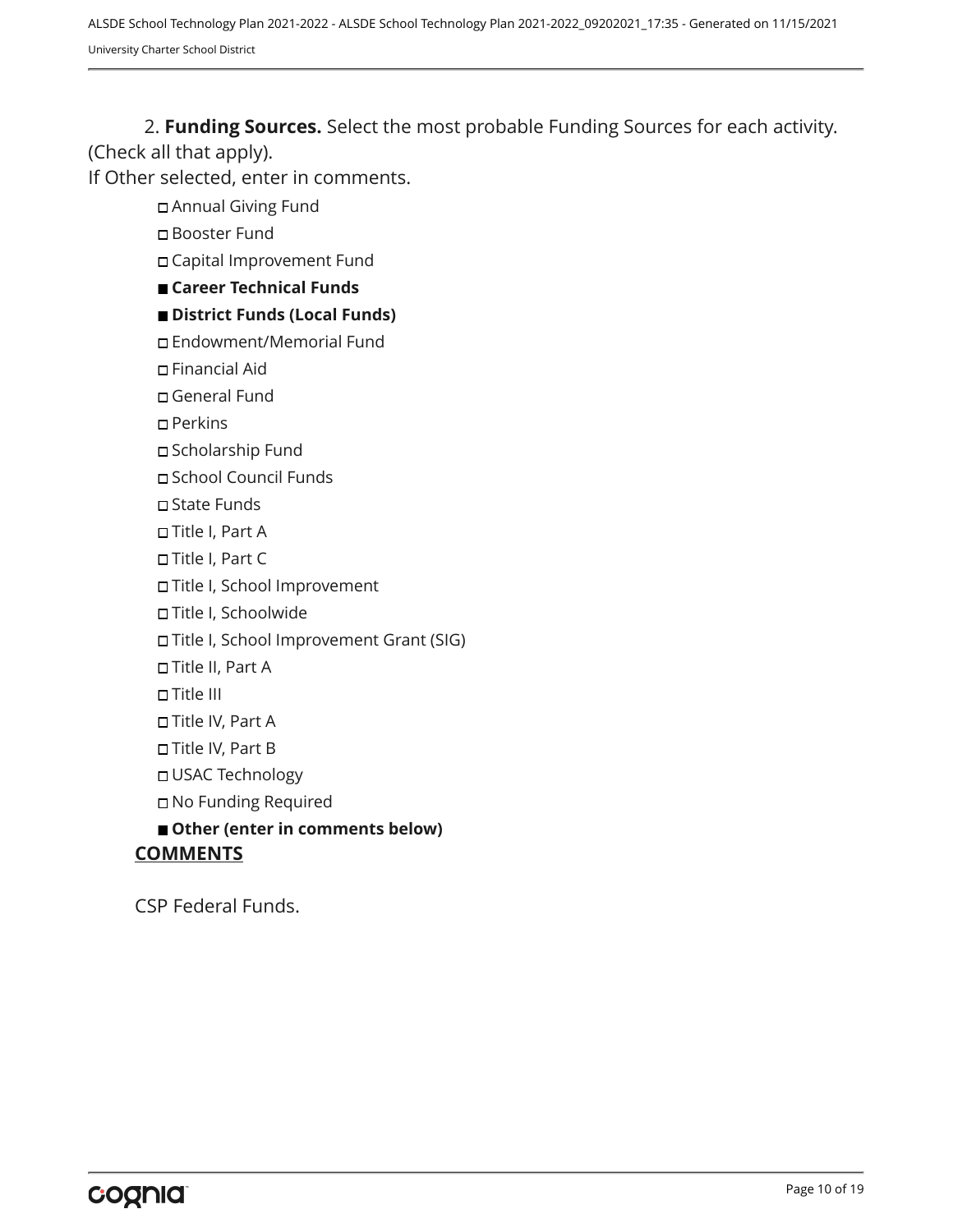## <span id="page-10-0"></span>**D. Needs Assessment**

Use the needs assessment to write your objective and activities in section E. Alabama Technology Plan Goals and Activities.

Technology Program Areas

1a. **Technology Infrastructure** - WAN, LAN, wireless access points, network switches, etc.

a) Identify the top 1-3 areas of need

b) Identify the top 1-3 areas of strengths

c) Identify the data sources

Currently, UCS has fast and easy access to network, as we partner with the University of West Alabama (UWA) for all technology needs. They provide internet, school network, and support. UCS provides iPads for all PK-2nd grade students and Chromebooks for 3-8 grade students hp windows laptops for 9th grade and Apple Macbooks for 10-11 grade. Teachers, have Apple TVs in all classrooms, 75" ViewSonic's touch panels MacBook's in all classrooms. Currently, UCS uses many types of digital curriculum that is used on the iPads Chromebook and laptops; EngageNY English/Language Arts, Discovery Education, Oddesseyware, Eureka Math, A+ College Ready curriculum, etc. In addition, many of the assessments and resources used are digital such as MobyMax, Diebels, LLI, myOn Reader, ALCAP, etc. Currently, UCS does not have any areas of need at this point in time, since UWA provides and supports our needs. UCS' areas of strength are having UWA as a partner, 1to1 devices are provided for all PK-11th grade students and teachers, internet connections are strong.

1b. **Technology Inventory** - fast and easy access to technology

- a) Identify the top 1-3 areas of need
- b) Identify the top 1-3 areas of strengths
- c) Identify the data sources

Currently, UCS has fast and easy access to network, as we partner with the University of West Alabama for all technological needs. They provide internet, school network, and support. UCS provides iPads, Chromebook and laptops for all students and 75" ViewSonic's Touch Panels in all classrooms. A+ College Ready provided document cameras.

1c. **Student Learning** - subject area processes and content; 21st Century skills and dispositions to ensure school, career, and life success a) Identify the top 1-3 areas of need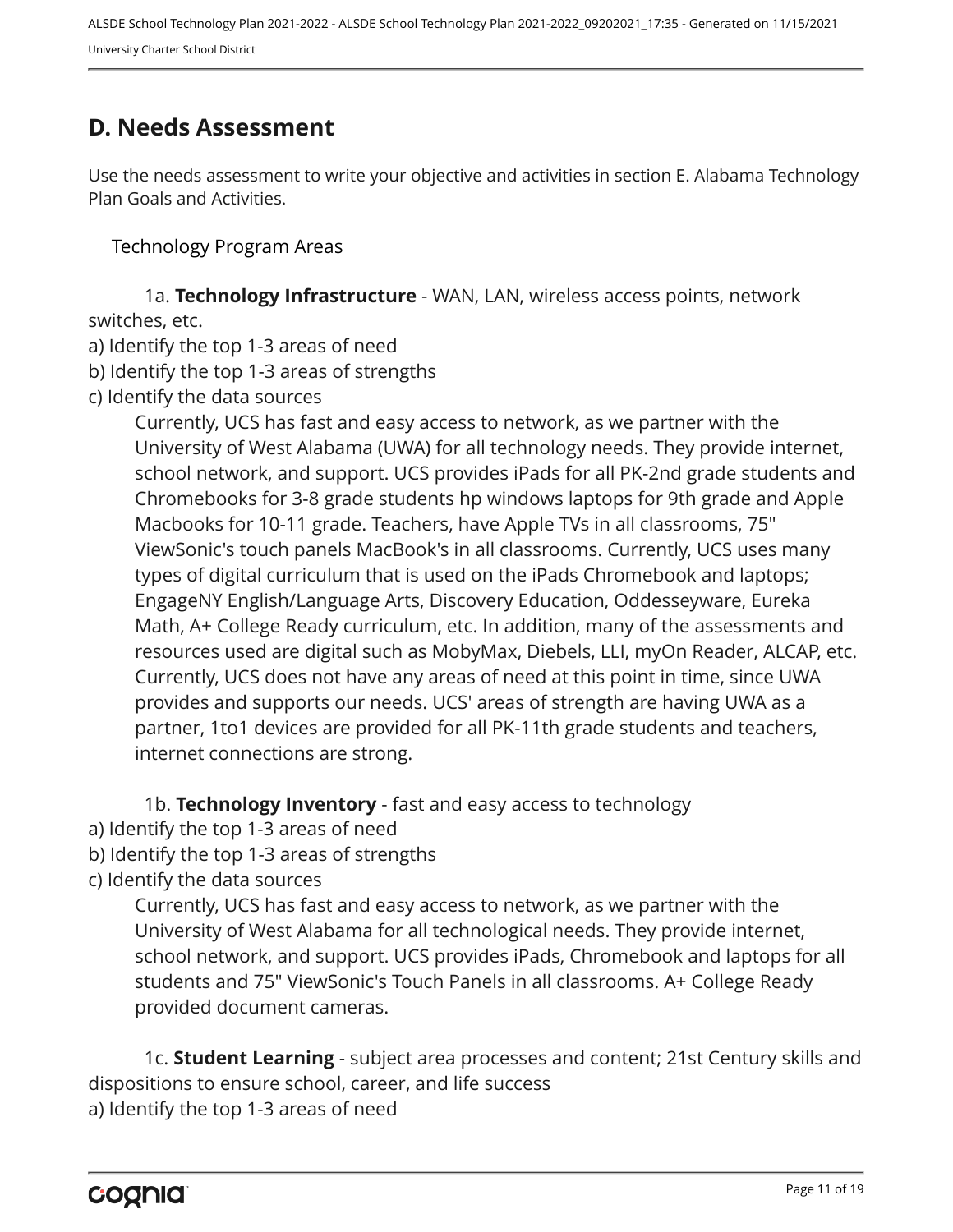b) Identify the top 1-3 areas of strengths

c) Identify the data sources

Currently, UCS uses many types of digital curriculum that is used on the Chromebooks, iPads and laptops: CKLA English/Language Arts, Discovery Education Science, Great Minds/Eureka Math, A+ College Ready curriculum, etc. In addition, many of the assessments and resources used are digital such as IXL, Amplify Reading, myOn Reader, and more. The top area of need is ensuring that teaches understand and utilize the data from these instructional platforms in order to personalize student learning and support. A top strength is in the diversity of student learning platforms and resources. We have a robust approach in tiered instruction and support.

1d. **Professional Learning Program** - Teachers, Staff, Leaders, Community

- a) Identify the top 1-3 areas of need
- b) Identify the top 1-3 areas of strengths
- c) Identify the data sources

All teachers are provided with a desktop and iPad and Apple MacBook and 75" ViewSonic's touch panels for their classroom. Teachers and staff members have participated in various professional learning opportunities that centers on the use of digital tools and resources for instruction and assessment. UCS hosts Technology Tuesday sessions as needed where teachers and staff can receive professional learning related to technology- based topics. Topics include the use of myON Reader as the school's digital library, helping teachers with the functionality and use of various instructional platforms as tools for instruction and assessment, and the use of Nearpod as a tool for facilitating presentations while embedding assessment items. Teachers and staff who are less fluent with technology have also received "MacBook use" training and "Google Classroom", and Schoology training. Additionally, UCS has provided professional learning opportunities through face-toface and blended approaches centered on technology. Face-to-face training has occurred with the implementation of Discovery Education, our digital platform for science curriculum and instruction, and for Great Minds/Eureka Math curriculum.

1e. **Teacher Use - Teaching** - how teachers use technology to teach as well as require students to use technology to learn

- a) Identify the top 1-3 areas of need
- b) Identify the top 1-3 areas of strengths
- c) Identify the data sources

Teachers utilize technology in a variety of ways to blend the instructional experience for students. Through our CKLA English/Language Arts curriculum, teachers upload the whole group texts to Nearpod in order to push out the text and activities to all students. The teachers conduct the read aloud through Nearpod where all students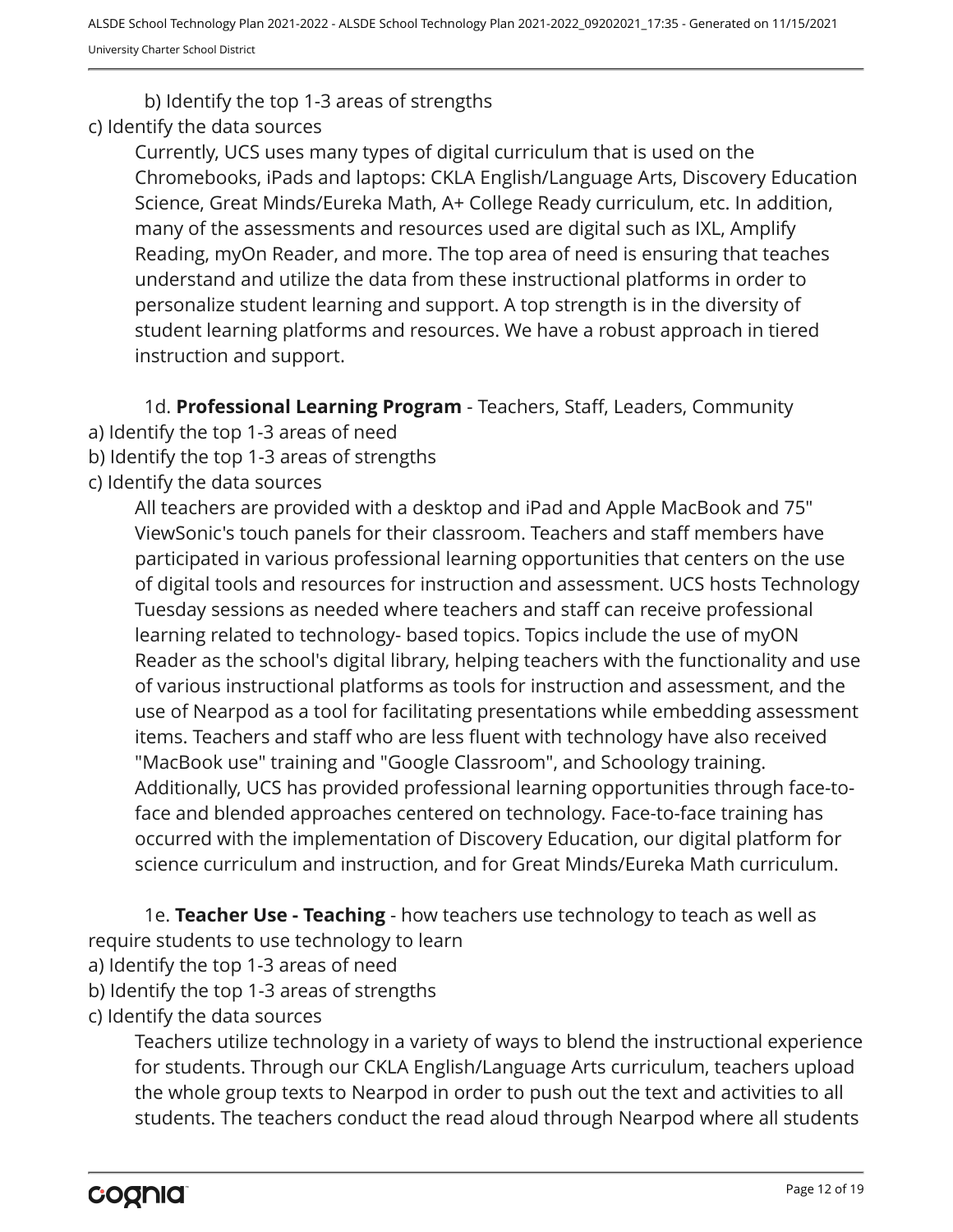have equal access to engaging with the text. Teachers also use technology in small group settings and in centers where students engage in applications and web-based content through a variety of platforms including (but not limited to) Nearpod, IXL, myON Reader, Discovery Education, iKnowIt Math, Xtra math, Khan Academy, and more. A top area of need is in developing a wider understanding of teachers' knowledge of all of the resources available to them so that they can utilize all that is provided for them. An area of strength is the frequency in which teachers are using technology to customize and personalize instruction where technology can enhance the student learning process, both at school and at home.

1f. **Teacher Use - Productivity** - how teachers use technology for increased productivity

- a) Identify the top 1-3 areas of need
- b) Identify the top 1-3 areas of strengths
- c) Identify the data sources

Teachers overwhelmingly use Nearpod and Schoology to increase productivity and engagement with learning. Teachers use Nearpod to present daily instruction with built-in activities and assessments to track the development of student learning. Schoology has been a great resource to provide students with all of the necessary instructional material while also utilizing features for assessing and collaborating. Both platforms are one-stop-shops for instruction and assessment. Their presence and use is a notable strength at UCS currently. An area of need is fully exploring all of the capabilities that Nearpod and Schoology provide as some teachers only use certain features repetitiously without exploring the full ability of the platform. An area of strength is the consistent use of both platforms across UCS where students have clear, consistent experiences with the platforms.

1g. **School Leaders Use - Productivity** - how administrators use technology for increased productivity

- a) Identify the top 1-3 areas of need
- b) Identify the top 1-3 areas of strengths
- c) Identify the data sources

School leaders utilize various technologies, that, in turn, increase productivity. The teacher evaluation process for UCS is completely digitized through the Schoolmint platform where school leaders can enter commentary, feedback, and notes directly into the platform for increased efficiency and increased organization for this arduous process. School leaders also frequently Google Docs to collaborate on weekly newsletters to teachers, staff and parents, and to build calendars for testing and events. Since all staff members have a school-issued iPad, school leaders use a shared Google Calendar to provide transparency into all scheduled events to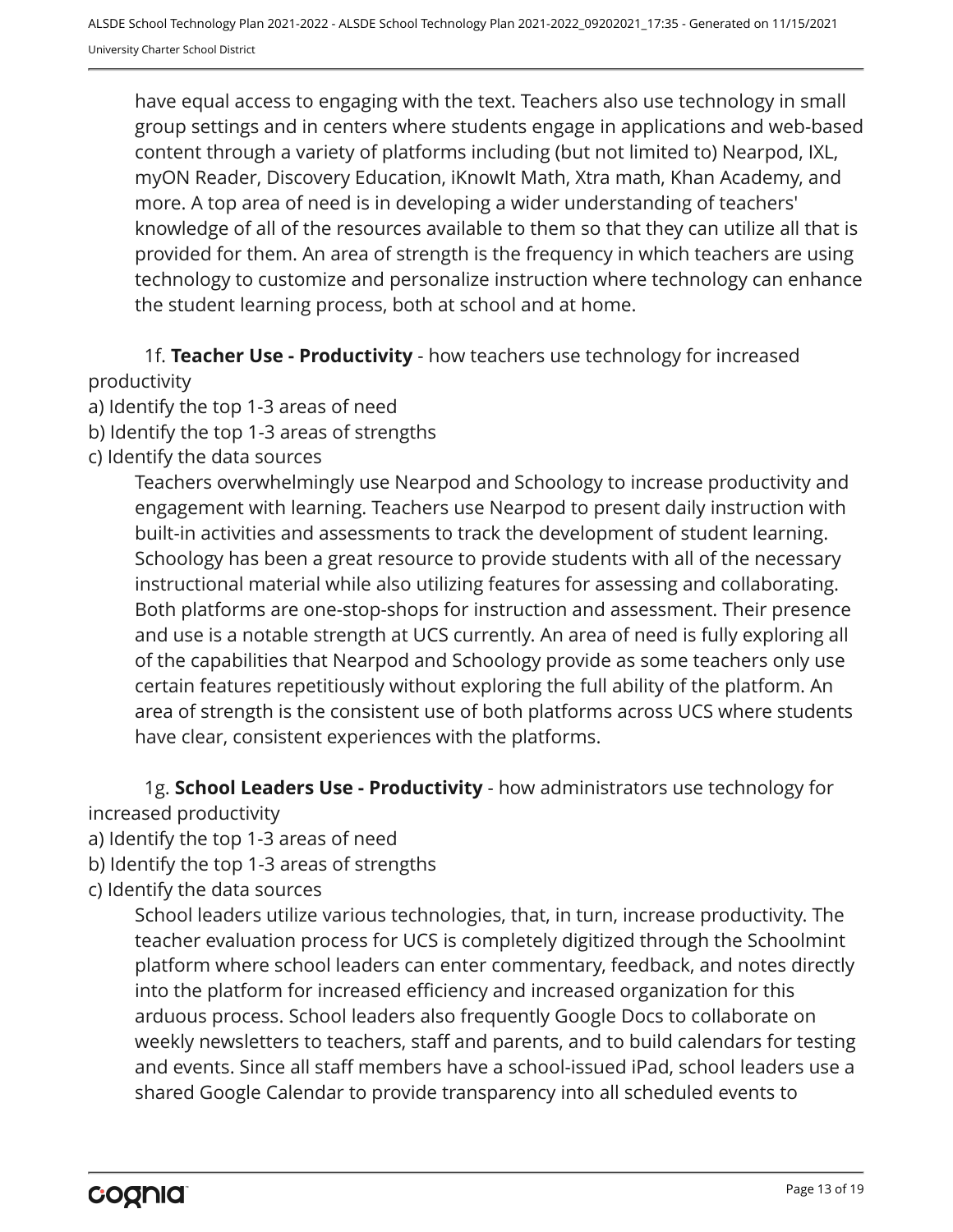include severe weather drills, assemblies, deadlines, and grading periods, among other items.

1h. **Other** (Optional) a) Identify the top 1-3 areas of need b) Identify the top 1-3 areas of strengths c) Identify the data sources

Professional Learning

2. Based upon the strengths and areas of need in **Technology Program Area** above, what are your Professional Learning topics for the upcoming year?

(Note: You do not have to address all needs or build upon strengths in one year! You will need to prioritize them **over three years**.)

For each topic, include the delivery method, time, who will attend and who will present.

A. **Delivery method(s):** Face-to-Face (onsite or offsite), hybrid/blended (combination), webinar, videoconferencing, online (real-time or asynchronous), etc.

B. **Time:** Projected number of hours/days.

C. **Who will attend:** Teacher, school administrator, district administrator, specialists, other

D. **Who will present:** Indicate type or name, e.g., Technology in Motion Instructional Specialist, ALEX A.C.E. Trainer, ACCESS trainer, LEA staff, AETC attendance, external trainer, corporate, consultant, etc.).

If uploading attachment with the information, please type *See Attachment* in text field.

**Example**: Google Training A. Face to Face B. 3 Hours C. Teachers, D. Presented by Tech Coordinator.

Planned Professional Learning Topics for 2021-2022: All learning will occur on Wednesday's from 1:30-3:30 (UCS's early release day) 1. Nearpod - diversifying the teacher and student user experience through all of its features and applications. This will occur A. in person on B. 2nd and 3rd Wednesdays each month that all C. instructional staff and support staff attend. D. The session will be led by the Chief Academic Officer. 2. C. New Tech, New Possibilities - teachers will explore new technologies provided by UCS that they may not currently use to diversify their technology toolbox. B. This will occur across 2-3 Wednesdays that all instructional staff and support staff attend. D. Teachers will lead sessions to showcase their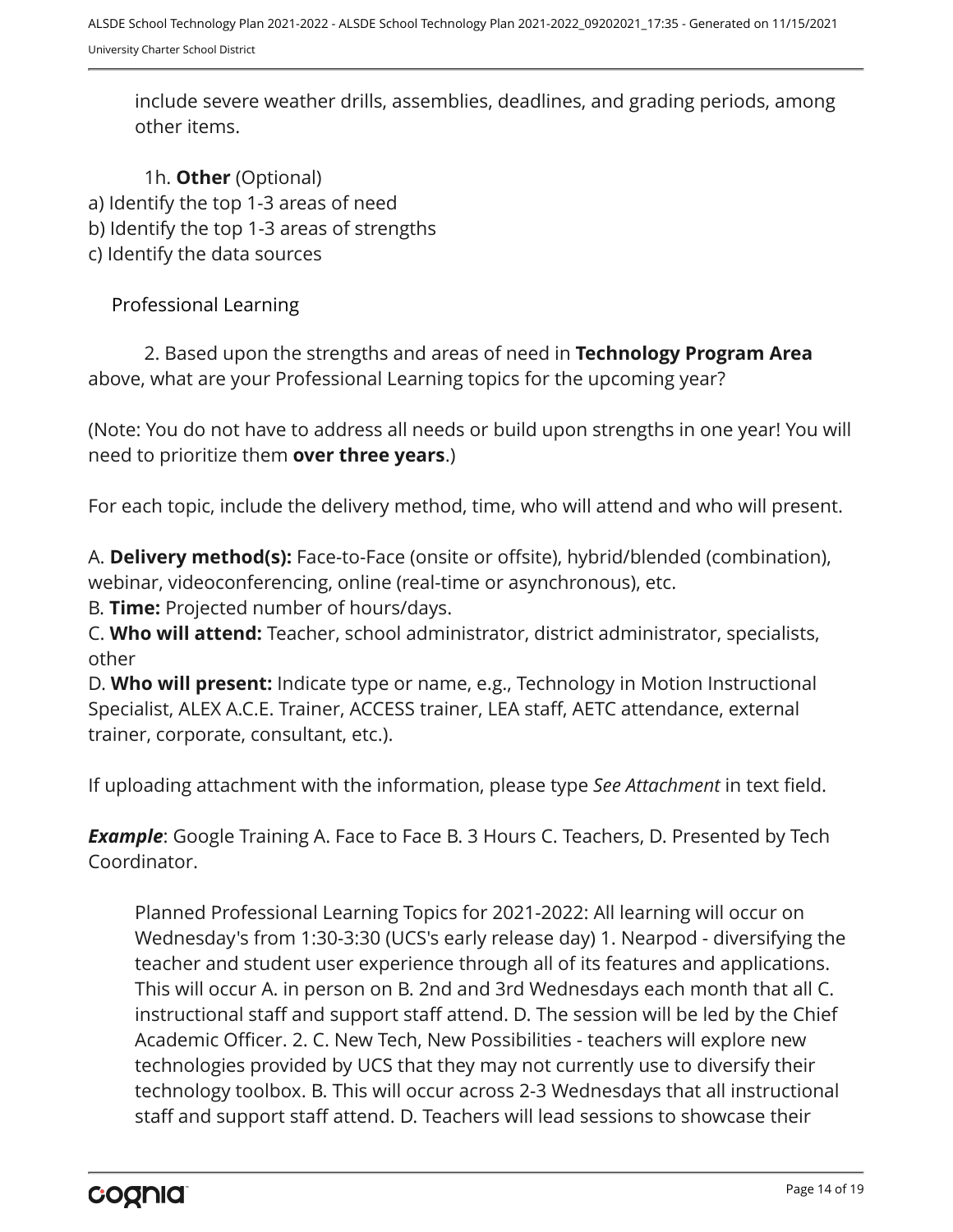particular preference and use for one technology platform where all technologies are represented and all teachers can see how it is being currently used in classrooms. A. In person. 3. Power School training. A. in person B. 2 hours for C. teachers and D. Technology in Motion leading.

### Inventory

3. **Inventory -** The Technology LEA Inventory will be completed in a spreadsheet. A link will be provided by your regional contact.

#### **I certify that I have completed the Technology LEA Inventory.**

o I have not completed the Technology LEA Inventory.

#### Infrastructure

4. **Infrastructure** - Describe how your infrastructure and inventory supports student achievement at all locations. Use the following terms as headings in your description:

- **WAN Infrastructure**
- **LAN Infrastructure**
- **Connectivity**
- **Bandwidth**
- **Internet Access**
- **Information Security & Safety**
- **Digital Content, and Digital Tools**

The University of West Alabama provides and supports the infrastructure for UCS. But we have provided to our school 1g bandwidth internet and being only one school we have a LAN only no WAN. Our internet is filtered by Securely content filtering for all staff and students at school and at home. If uploading attachment with the information, please type *See Attachment* in text field.

Data Compliance

5. Has the local school board adopted a data governance and use policy?

**Must** attach a copy of the policy.

Yes, see attached policy.

#### **ATTACHMENTS**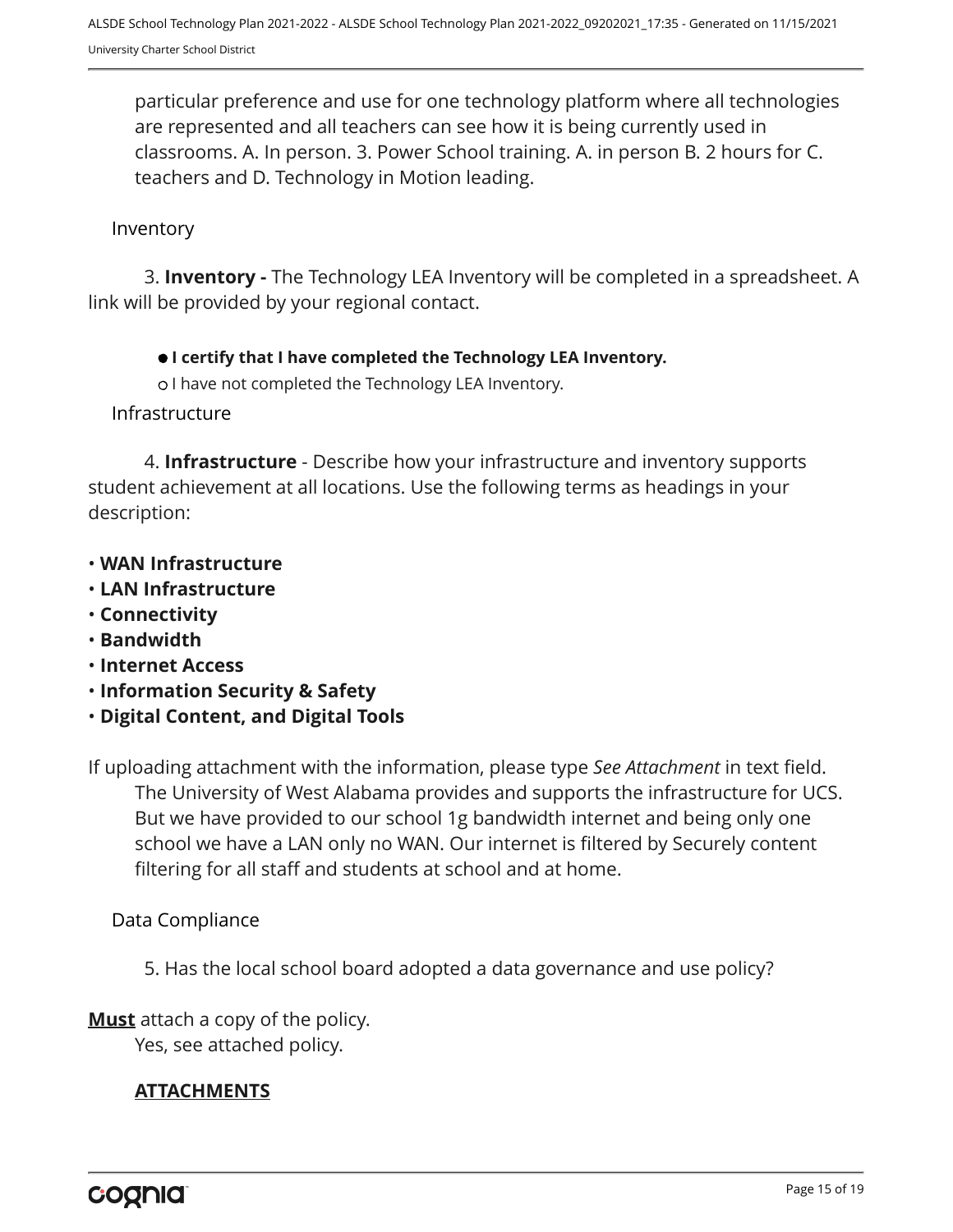ALSDE School Technology Plan 2021-2022 - ALSDE School Technology Plan 2021-2022\_09202021\_17:35 - Generated on 11/15/2021 University Charter School District

### **Attachment Name**

<del>D</del> Data Governance Policy

6. Has the local school district developed a Data Governance Procedure document to address physical security, access controls, possible sanctions, data quality, data exchange and reporting as defined by the data governance and use policy?

**Must** attach a copy of the procedures.

Yes, see attached polices.

### **ATTACHMENTS**

#### **Attachment Name**

**Policies** 

Virtual School Plan

7a. Attach the Virtual School Plan option for eligible students in Grades 9-12 pursuant to ACT # 2015-89, Section 1(a).

**Must** attach a copy of the policy.

N/A due to UCS being a public charter school. Alabama prohibits virtual charter schools, so therefore UCS cannot be both a charter school and a virtual education school. UCS does offer Access as an online option for some courses.

7b. Please select your Virtual School Provider. Select all that apply.

ACCESS

Vendor (enter vendor name in comments below)

■ Other (enter in comments below)

#### **COMMENTS**

N/A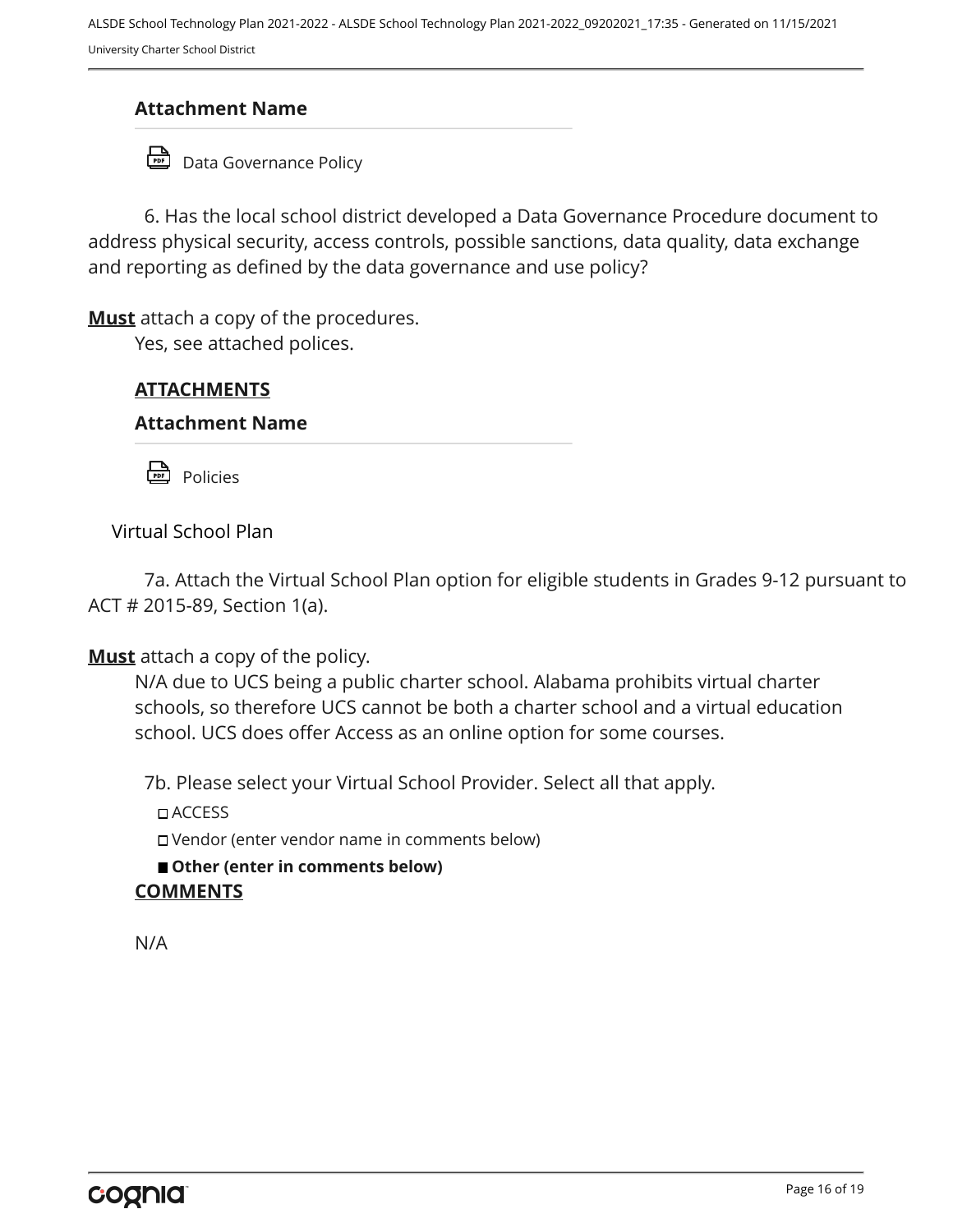# <span id="page-16-0"></span>**E. Alabama Technology Plan Goals and Activities**

Accountability Questions: Identify at least three (3) programmatic, district-wide digital learning integration activities geared toward impacting student achievement in all schools (District Plan).

(Note: May be different activities for different schools, but all schools must be implementing at least one major related strategy.)

Step 1: Download and complete the **[Alabama Technology Plan Goals and Activities](https://www.alsde.edu/sec/et/Tech%20Coordinator%20Resources/2020-2021%20Alabama%20Technology%20Plan%20Goals%20and%20Activities.xlsx)** spreadsheet.

Step 2: Upload Alabama Technology Plan Goals and Activities spreadsheet.

 **I have completed and uploaded the Alabama Technology Plan Goals and Activities spreadsheet.**

 I have not completed or uploaded the Alabama Technology Plan Goals and Activities spreadsheet.

#### **COMMENTS**

#### **ATTACHMENTS**

#### **Attachment Name**

**TH** Technology Goals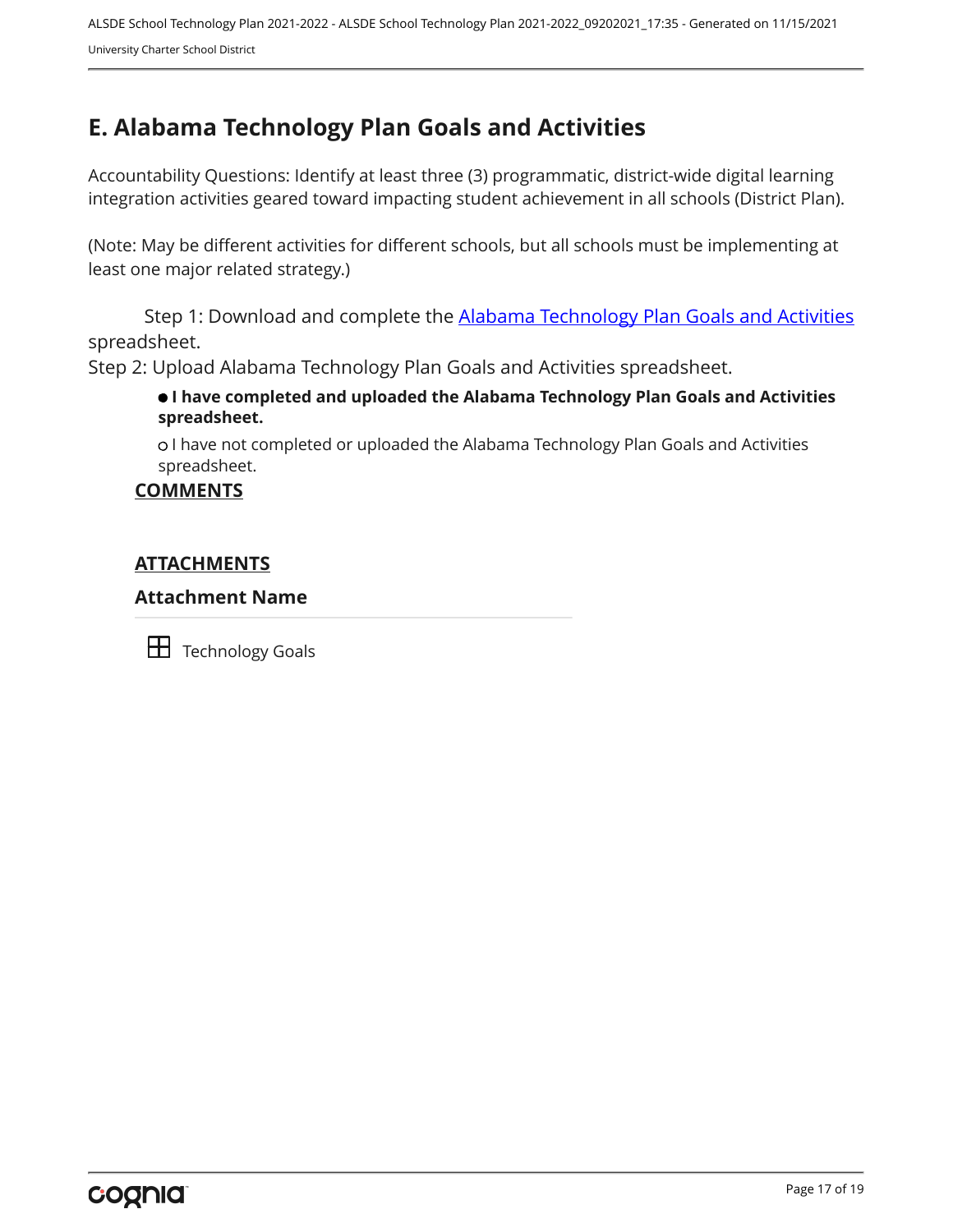# <span id="page-17-0"></span>**F. Surveys**

Surveys should be completed each year from April to May. Use the results from the survey to write or update your Technology Plan each year.

I certify to the best of my knowledge and belief that the Alabama Educator and Administrator Technology Surveys have been completed for this school.

 **I certify** o I do not certify **COMMENTS**